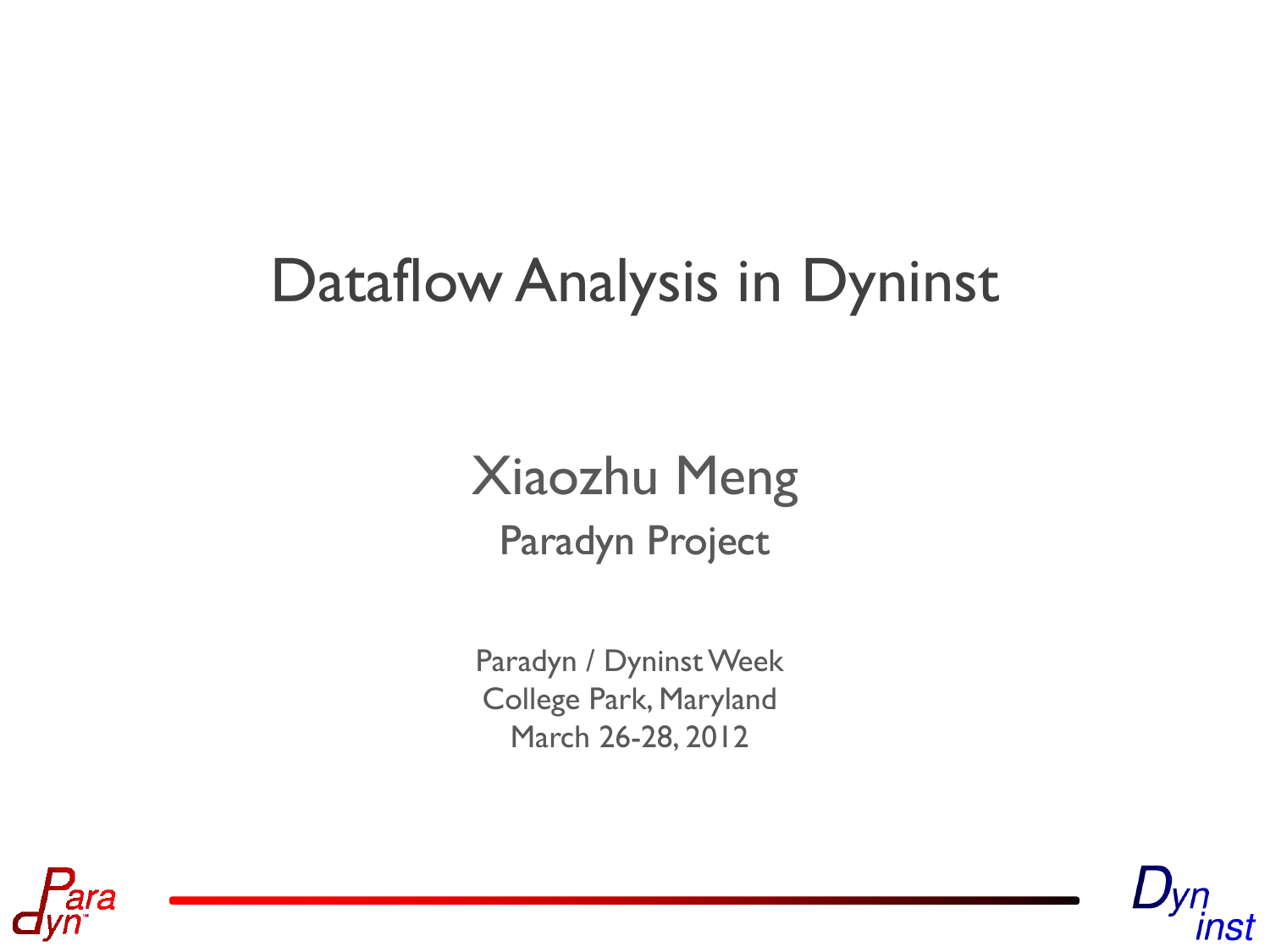# Four Analyses in Dyninst

- Liveness Analysis
	- Determine which registers are live for each instruction
- Stack Analysis
	- Calculate the height of a stack frame for each instruction
- Program Slicing
	- Identify the subset of the program that affects or is affected by a statement (or instruction)
- Symbolic Evaluation
	- Derive a symbolic expression that represents values of registers

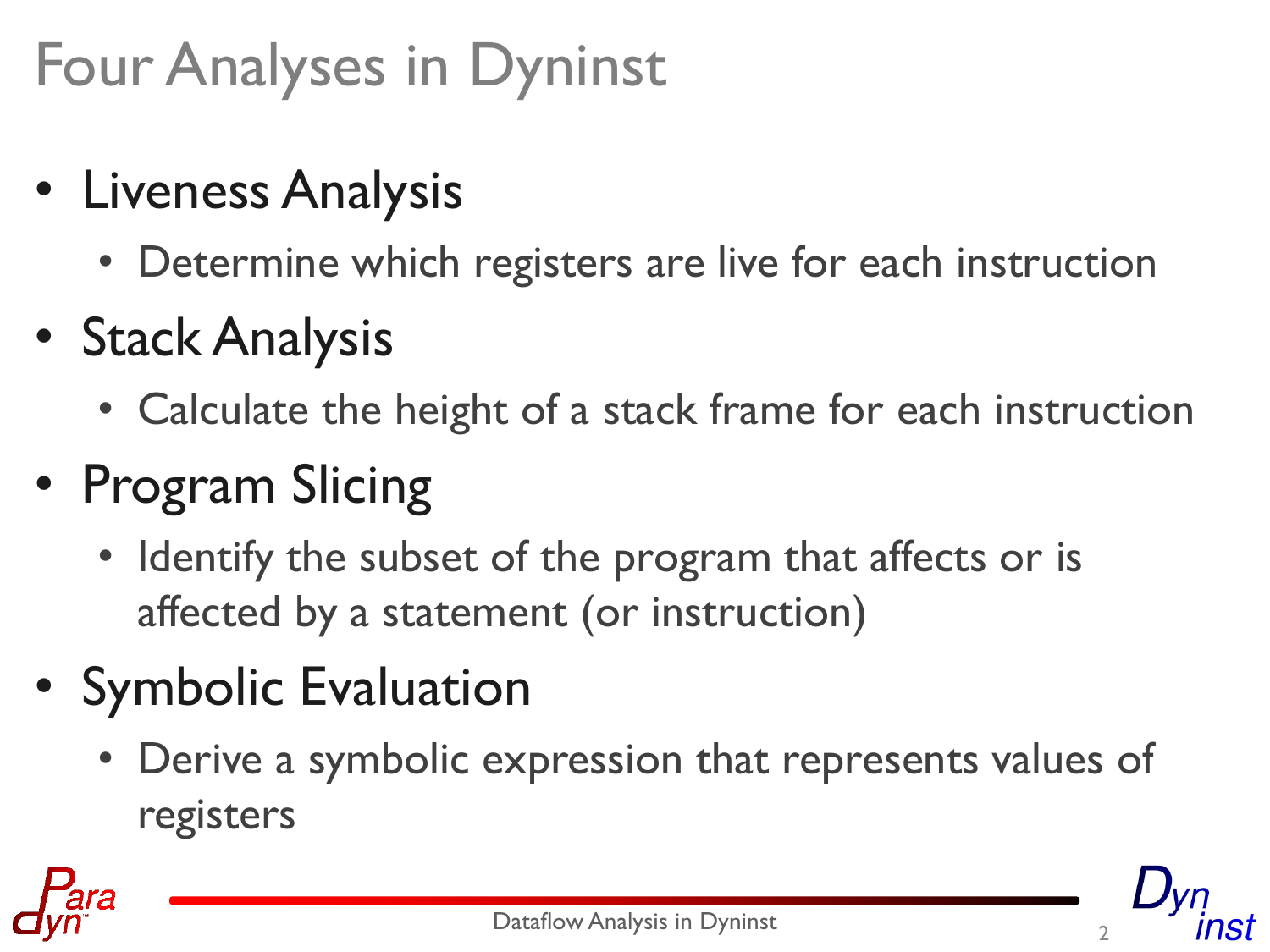# Why are they useful?

#### • Liveness Analysis

- Save fewer registers in code generation (DyninstAPI)
- Save fewer registers when using PatchAPI snippet interface (LLNL)

#### • Stack Analysis

- Return address checking (Emily Jacobson)
- AnalysisStepper in StackwalkerAPI (ProcControlAPI Integration)
- Program Slicing and Symbolic Evaluation
	- BLR can be a return instruction or an indirect branch (ParseAPI)
	- Sensitivity resistance analysis (Andrew Bernat/Kevin Roundy)
	- Detect call stack tampering (Kevin Roundy)
	- Unstrip binaries (Emily Jacobson/Nathan Rosenblum)
	- Root-cause analysis (Ignacio Laguna@Purdue and LLNL)
	- Analyze memory access strides in loop (Xu Liu $@$ Rice)

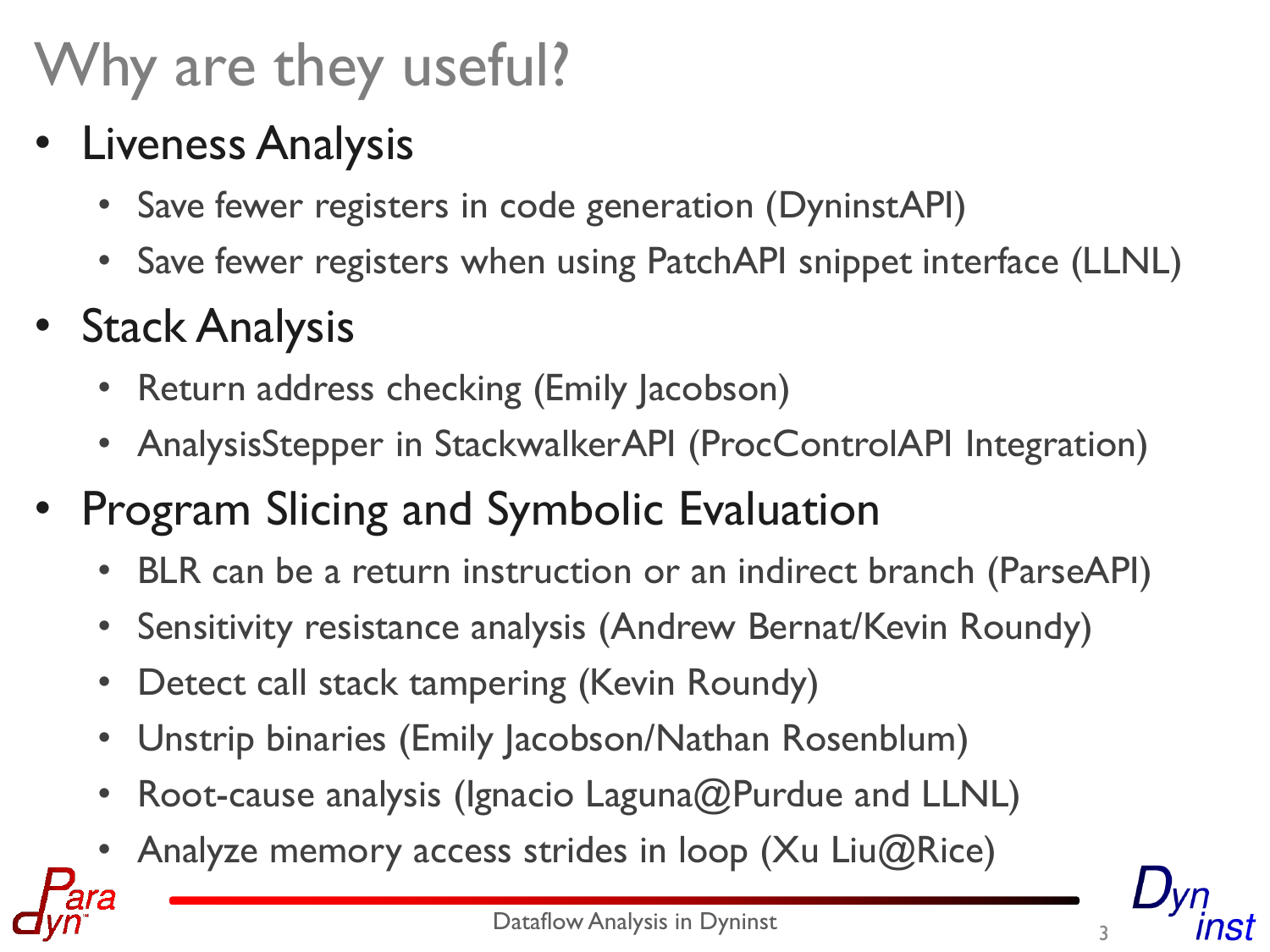### Which registers are live?

| $<$ factorial> |                                                                                                                                                                                                                                                                                                                         | <b>Live Regs</b> | <b>Ref</b> | <b>Def</b> |
|----------------|-------------------------------------------------------------------------------------------------------------------------------------------------------------------------------------------------------------------------------------------------------------------------------------------------------------------------|------------------|------------|------------|
|                |                                                                                                                                                                                                                                                                                                                         |                  |            |            |
| push           | $\frac{1}{6}$ rbx                                                                                                                                                                                                                                                                                                       |                  |            |            |
|                | $mov$ $$0x1,$ $$rax$                                                                                                                                                                                                                                                                                                    |                  |            |            |
|                | mov %rdi, %rbx                                                                                                                                                                                                                                                                                                          |                  |            |            |
|                | $sub$ $$0x190,$ $$rsp$                                                                                                                                                                                                                                                                                                  |                  |            |            |
|                | test &rdi, &rdi                                                                                                                                                                                                                                                                                                         |                  |            |            |
| je             | basecase                                                                                                                                                                                                                                                                                                                |                  |            |            |
|                | $lea -0x1$ ( $\varepsilon$ rbx), $\varepsilon$ rdi                                                                                                                                                                                                                                                                      |                  |            |            |
|                | mov %rsp, %rsi                                                                                                                                                                                                                                                                                                          |                  |            |            |
|                | callq <factorial></factorial>                                                                                                                                                                                                                                                                                           |                  |            |            |
|                | imul $\frac{1}{2}$ $\frac{1}{2}$ $\frac{1}{2}$ $\frac{1}{2}$ $\frac{1}{2}$ $\frac{1}{2}$ $\frac{1}{2}$ $\frac{1}{2}$ $\frac{1}{2}$ $\frac{1}{2}$ $\frac{1}{2}$ $\frac{1}{2}$ $\frac{1}{2}$ $\frac{1}{2}$ $\frac{1}{2}$ $\frac{1}{2}$ $\frac{1}{2}$ $\frac{1}{2}$ $\frac{1}{2}$ $\frac{1}{2}$ $\frac{1}{2}$ $\frac{1}{2$ |                  |            |            |
| basecase:      |                                                                                                                                                                                                                                                                                                                         |                  |            |            |
|                | add \$0x190, %rsp                                                                                                                                                                                                                                                                                                       |                  |            |            |
| pop &rbx       |                                                                                                                                                                                                                                                                                                                         |                  |            |            |
| retg           |                                                                                                                                                                                                                                                                                                                         |                  |            |            |





Dataflow Analysis in Dyninst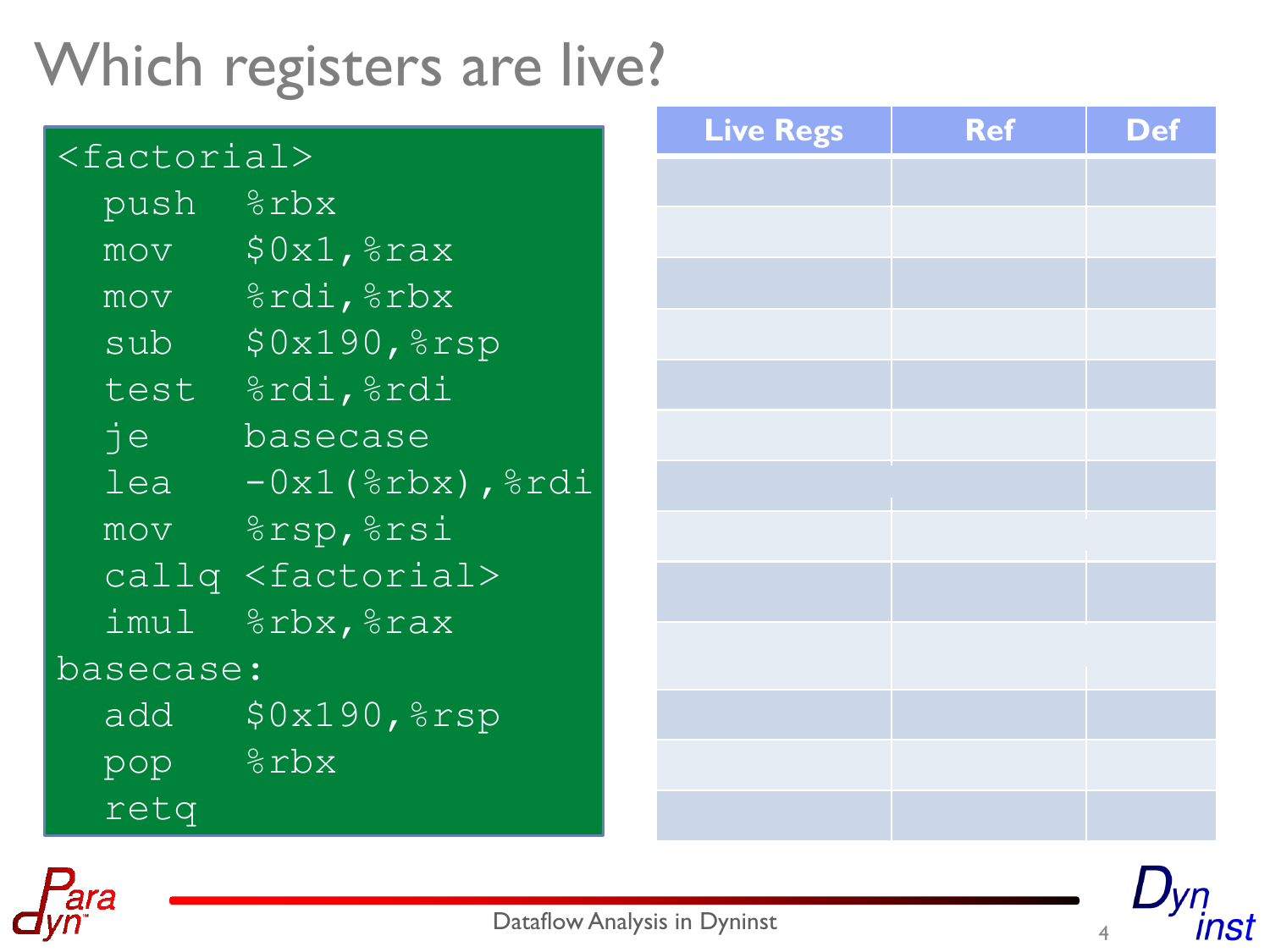### What is the Height of the Stack Frame?





Dataflow Analysis in Dyninst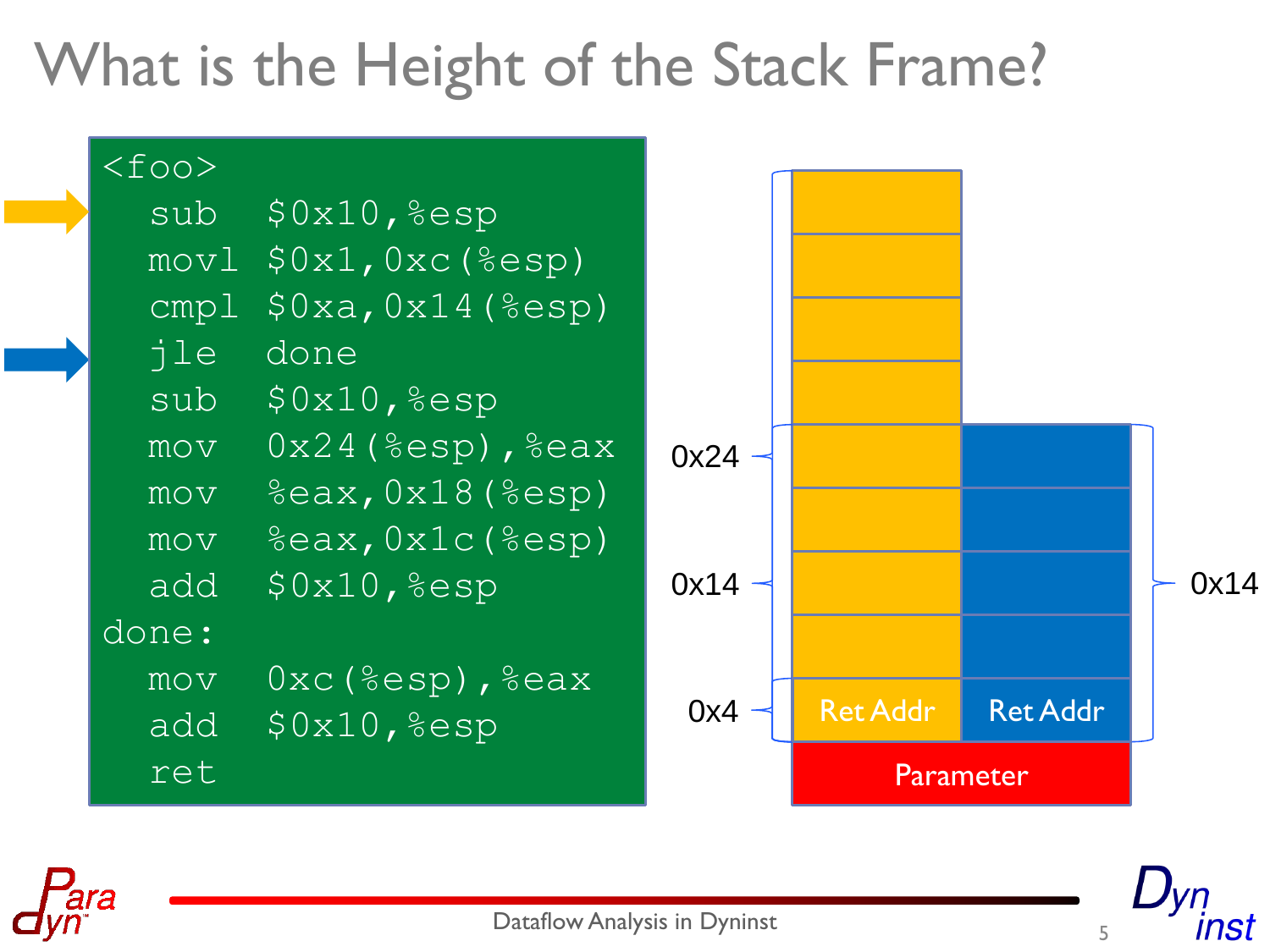### Slice on an Instruction

| stwu<br>lis.               | $r1, -16(r1)$<br>r9,4097 |      |                |
|----------------------------|--------------------------|------|----------------|
| mflr                       | r <sub>0</sub>           | mflr | r <sub>0</sub> |
| $\overline{\mathtt{addi}}$ | r3, r9, 28404            |      |                |
| stw                        | r0, 20(r1)               | stw  | r0, 20(r1)     |
| 1wz                        | r0, 28404(r9)            |      |                |
| cmpwi                      | cr7, r0, 0               |      |                |
| beq-                       | cr7,10002d38             |      |                |
| lis                        | r9,0                     |      |                |
| addi                       | r9, r9, 0                |      |                |
| cmpwi                      | cr7, r9, 0               |      |                |
| beg-                       | cr7,10002d38             |      |                |
| mtctr                      | r9                       |      |                |
| bctrl                      |                          |      |                |
| 1wz                        | r0, 20(r1)               | 1wz  | r0, 20(r1)     |
| addi                       | r1, r1, 16               |      |                |
| mtlr                       | r0                       | mtlr | r <sub>0</sub> |
| b1r                        |                          | blr  |                |



Dataflow Analysis in Dyninst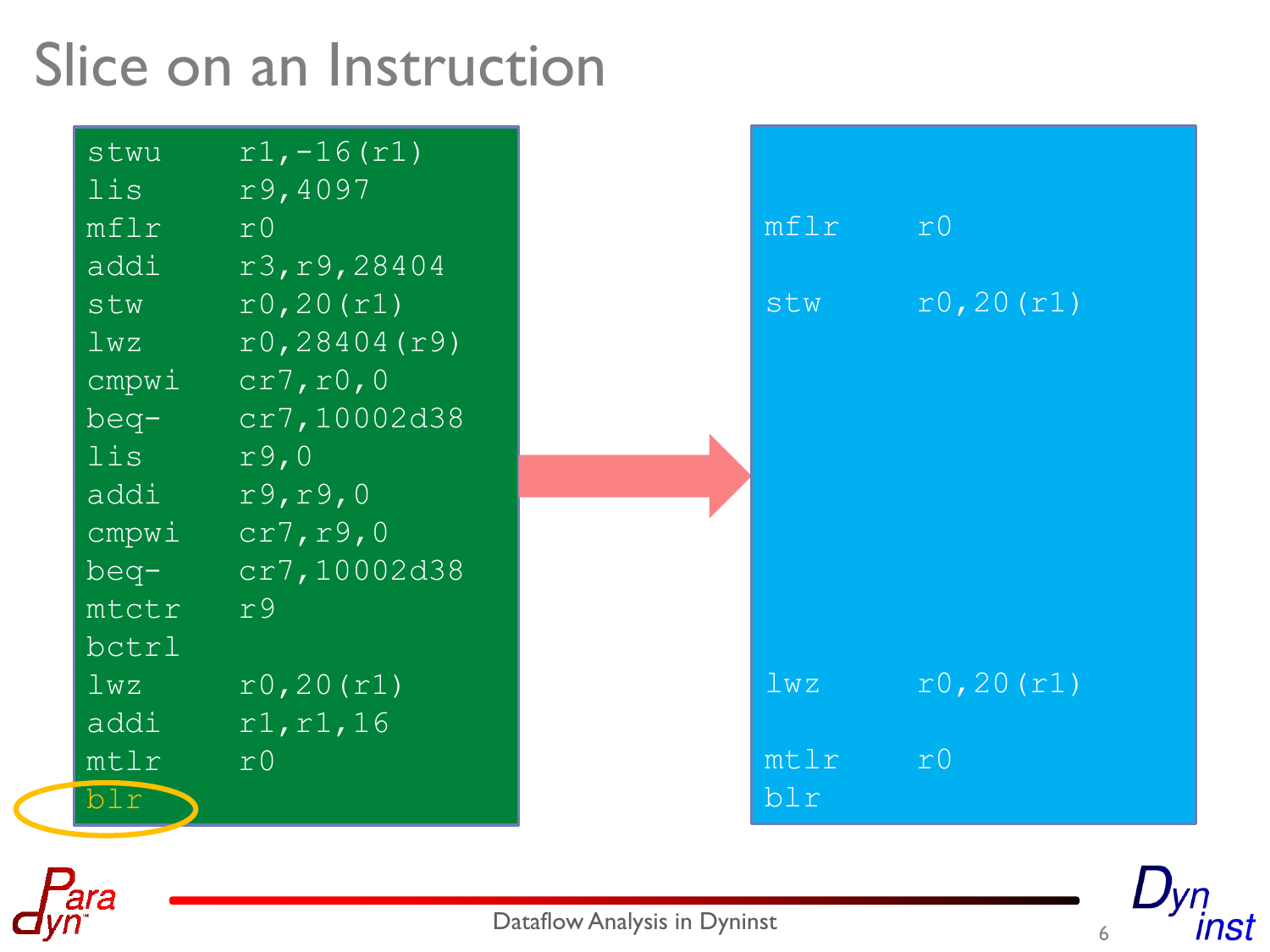# Symbolically Evaluate a Function

```
\leqsum>mov 0xc(%ebp),%eax
mov 0x8 (%ebp), %edx
lea (\text{3edx}, \text{3edx}, 1), \text{3edx}mov %eax, -0xc %ebp)mov 0x10 (%ebp), %eax
mov 0xc (%ebp), %edx
lea (\text{sedx}, \text{seax}, 1), \text{seax}mov %eax, -0x8 (%ebp)
mov -0x8 (%ebp), %eax
mov -0xc(%ebp), %edx
lea (\text{sedx}, \text{seax}, 1), \text{seax}sub 0xc(%ebp), %eax
mov \textdegreeeax, -\textdegree0x4 (\textdegreeebp)
ret
```

| <b>Variable</b>      | <b>Symbolic Value</b> |
|----------------------|-----------------------|
| eax                  | $P$  +P2+P3           |
| edx                  | $P$  +P2              |
| $0x8$ (%ebp)         | PI                    |
| $0xc$ $($ %ebp $)$   | P <sub>2</sub>        |
| $0 \times 10$ (%ebp) | P3                    |

eax=exx(%ebp)=P2P2+P3 eax=eax8(%ebppeBpP3 eax=**(Bx8@BBt+P3+P22+P3** edx=80xt8(%cmp)=PB+P2

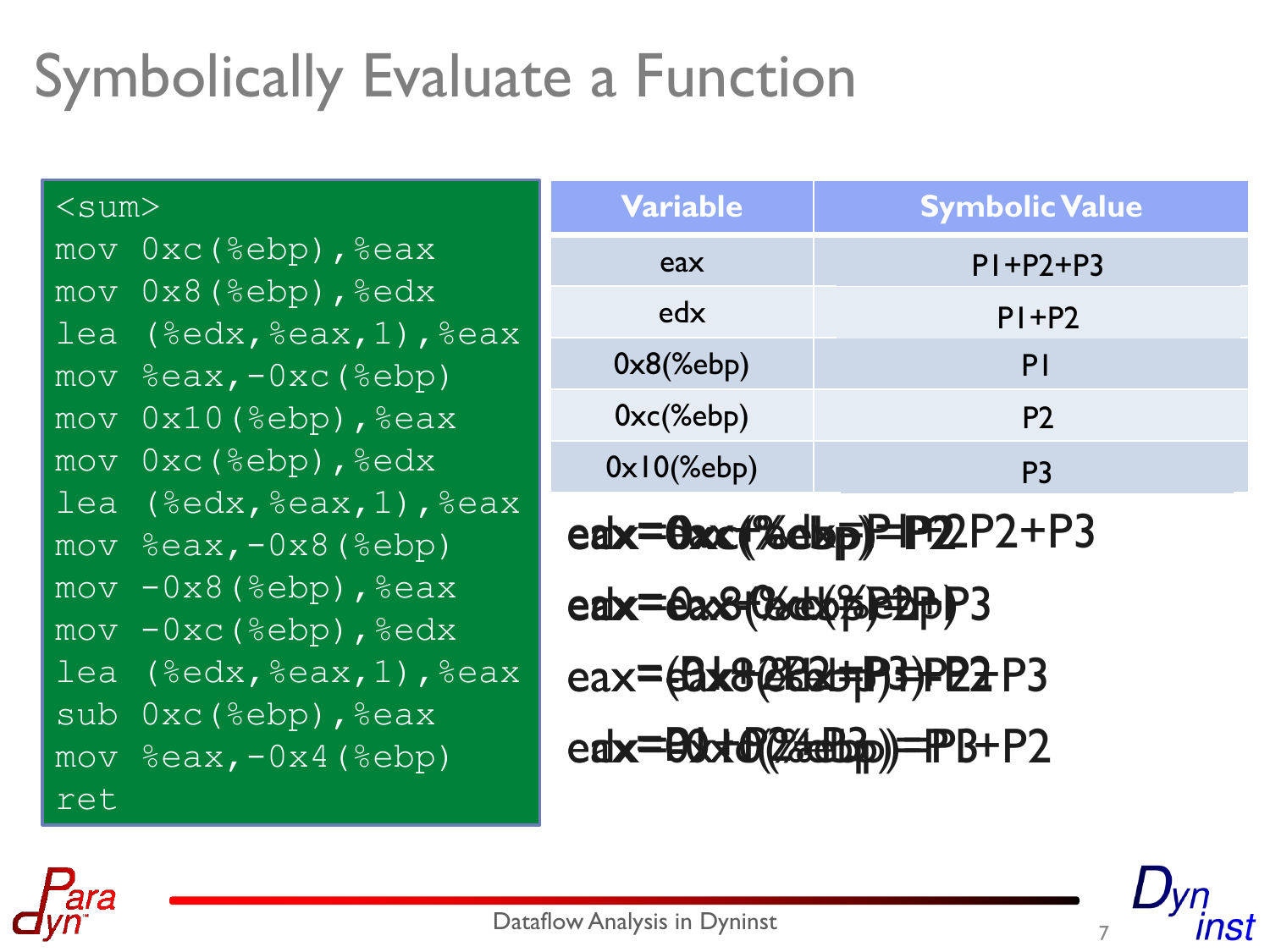### Dyninst Components





Dataflow Analysis in Dyninst

nst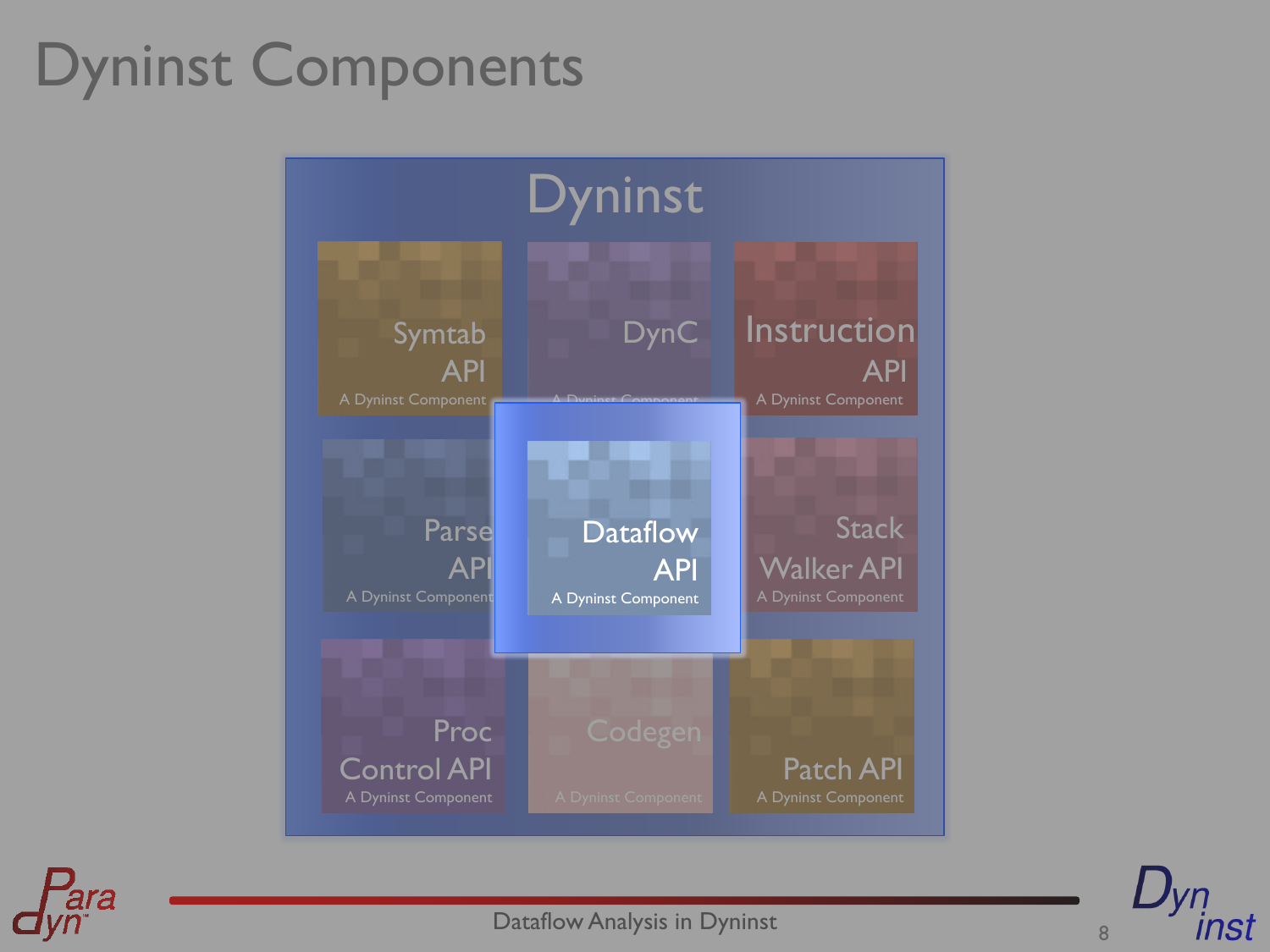### class LivenessAnalyzer

bool query(ParseAPI::Location, Type, bitArray&); Return liveness as a bitArray for the given location int getIndex(MachRegister); Get the index of given MachRegister in bitArray bool query(ParseAPI::Location, Type, MachRegister, bool&); Return liveness as a bool at the given location for the

given register



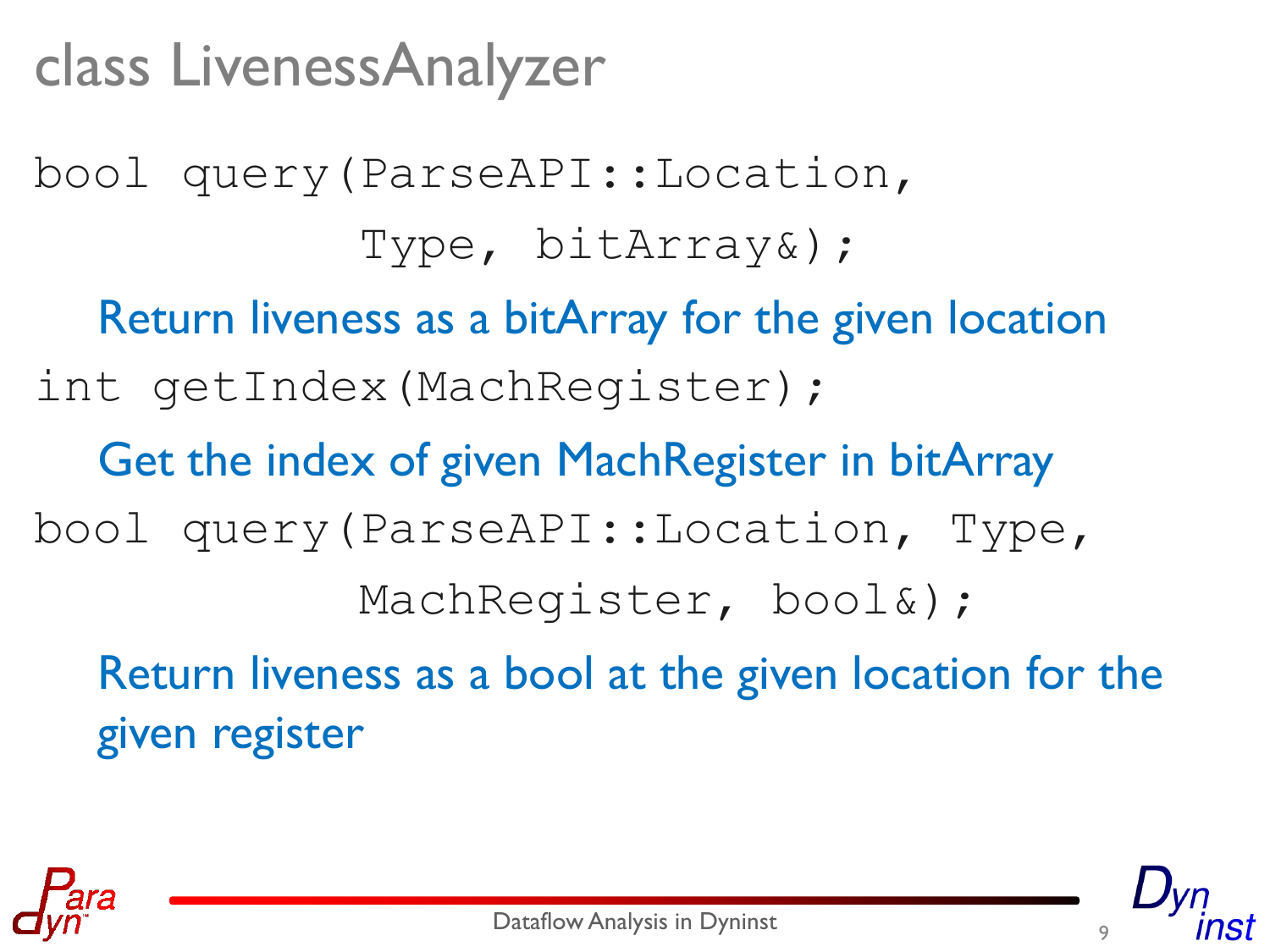## Saving Fewer Registers

|           | $<$ factorial>                                                                                                                                                                                                                                                                                                          | pushf                   |
|-----------|-------------------------------------------------------------------------------------------------------------------------------------------------------------------------------------------------------------------------------------------------------------------------------------------------------------------------|-------------------------|
| push      | $8$ rbx                                                                                                                                                                                                                                                                                                                 | add \$0x1 [601001]      |
|           | $mov$ $$0x1,$ $$rax$                                                                                                                                                                                                                                                                                                    | popf                    |
|           | mov %rdi, %rbx                                                                                                                                                                                                                                                                                                          |                         |
|           | $sub$ $$0x190,$ $$rsp$                                                                                                                                                                                                                                                                                                  |                         |
|           | test &rdi, &rdi                                                                                                                                                                                                                                                                                                         | <b>Live Regs</b>        |
| je        | basecase                                                                                                                                                                                                                                                                                                                | rbx,rdi                 |
|           | $lea -0x1$ ( $\varepsilon$ rbx), $\varepsilon$ rdi                                                                                                                                                                                                                                                                      |                         |
|           | mov %rsp, %rsi                                                                                                                                                                                                                                                                                                          |                         |
|           | callg <factorial></factorial>                                                                                                                                                                                                                                                                                           | We only need to save    |
|           | imul $\frac{1}{2}$ $\frac{1}{2}$ $\frac{1}{2}$ $\frac{1}{2}$ $\frac{1}{2}$ $\frac{1}{2}$ $\frac{1}{2}$ $\frac{1}{2}$ $\frac{1}{2}$ $\frac{1}{2}$ $\frac{1}{2}$ $\frac{1}{2}$ $\frac{1}{2}$ $\frac{1}{2}$ $\frac{1}{2}$ $\frac{1}{2}$ $\frac{1}{2}$ $\frac{1}{2}$ $\frac{1}{2}$ $\frac{1}{2}$ $\frac{1}{2}$ $\frac{1}{2$ |                         |
| basecase: |                                                                                                                                                                                                                                                                                                                         | registers that are both |
|           | add \$0x190, %rsp                                                                                                                                                                                                                                                                                                       | written by snippets and |
|           | pop &rbx                                                                                                                                                                                                                                                                                                                |                         |
| retg      |                                                                                                                                                                                                                                                                                                                         | live                    |



**10 Dataflow Analysis in Dyninst** 

inst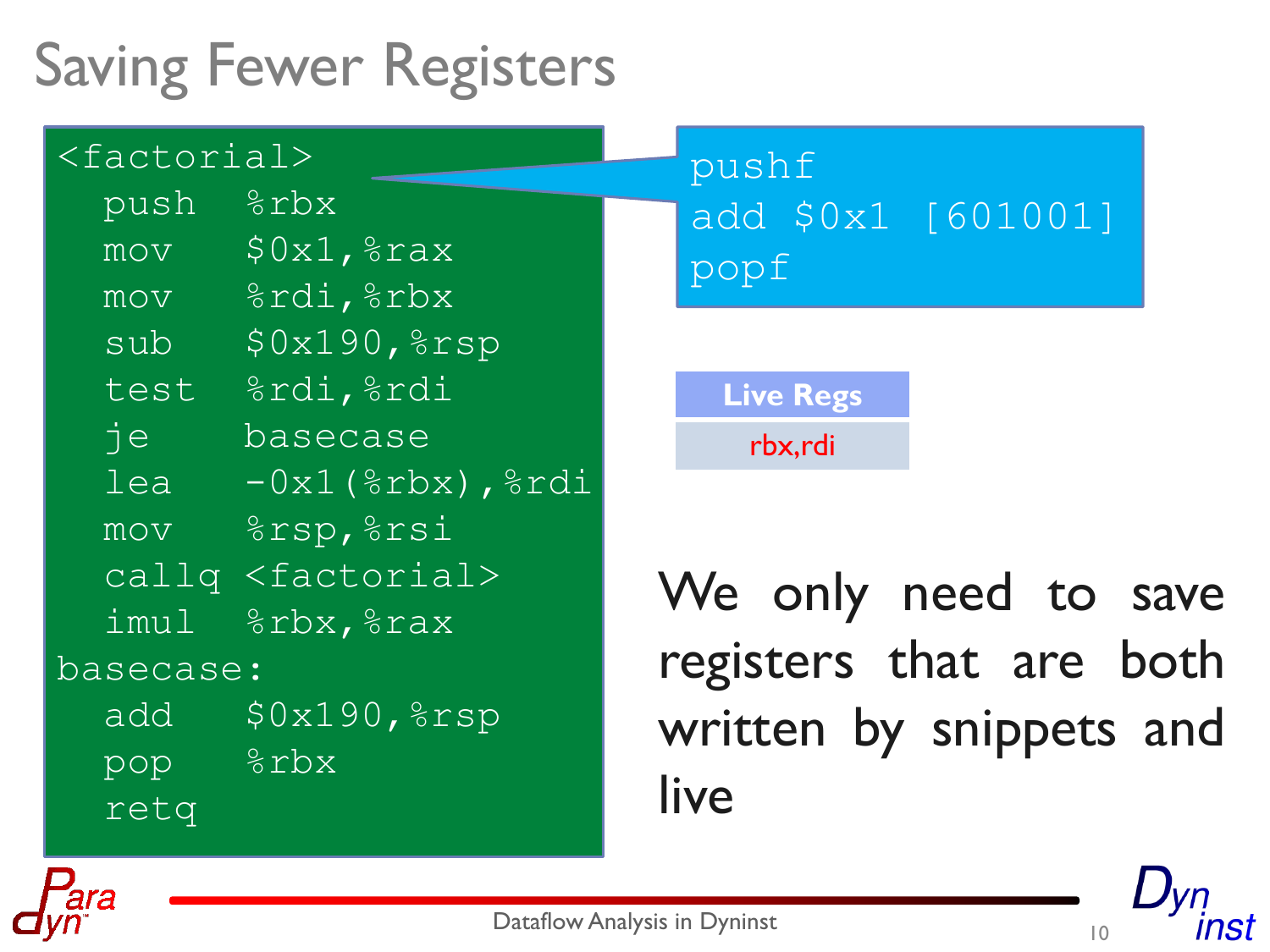## Liveness Analysis Code Example

- ParseAPI::Location loc(FuncEntry(func));
- LivenessAnalyzer live(ADDR\_LEN\_X86\_64);
- bool flagLive;
- if (live.query(loc, ParseAPI::Before,
	- x86\_64::flags, flagLive)){
	- if (flagLive){ SaveFlag();



}

}

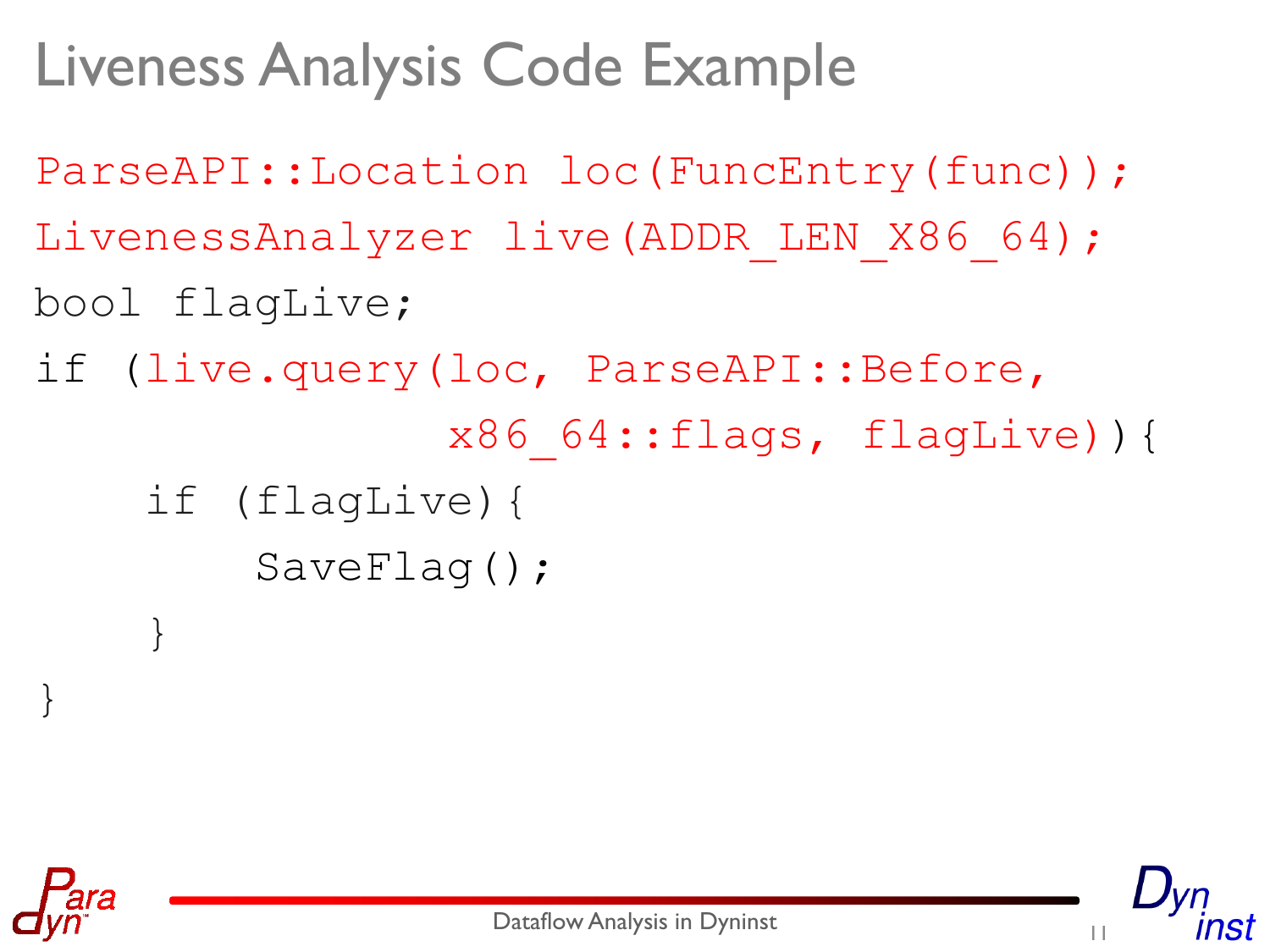Height represents integer values or "unknown"

Height findSP(ParseAPI::Location, Type);

Get the height of the stack pointer

- Height find(ParseAPI::Location,
	- Type, MachRegister);

Get the height of an alias of the stack pointer

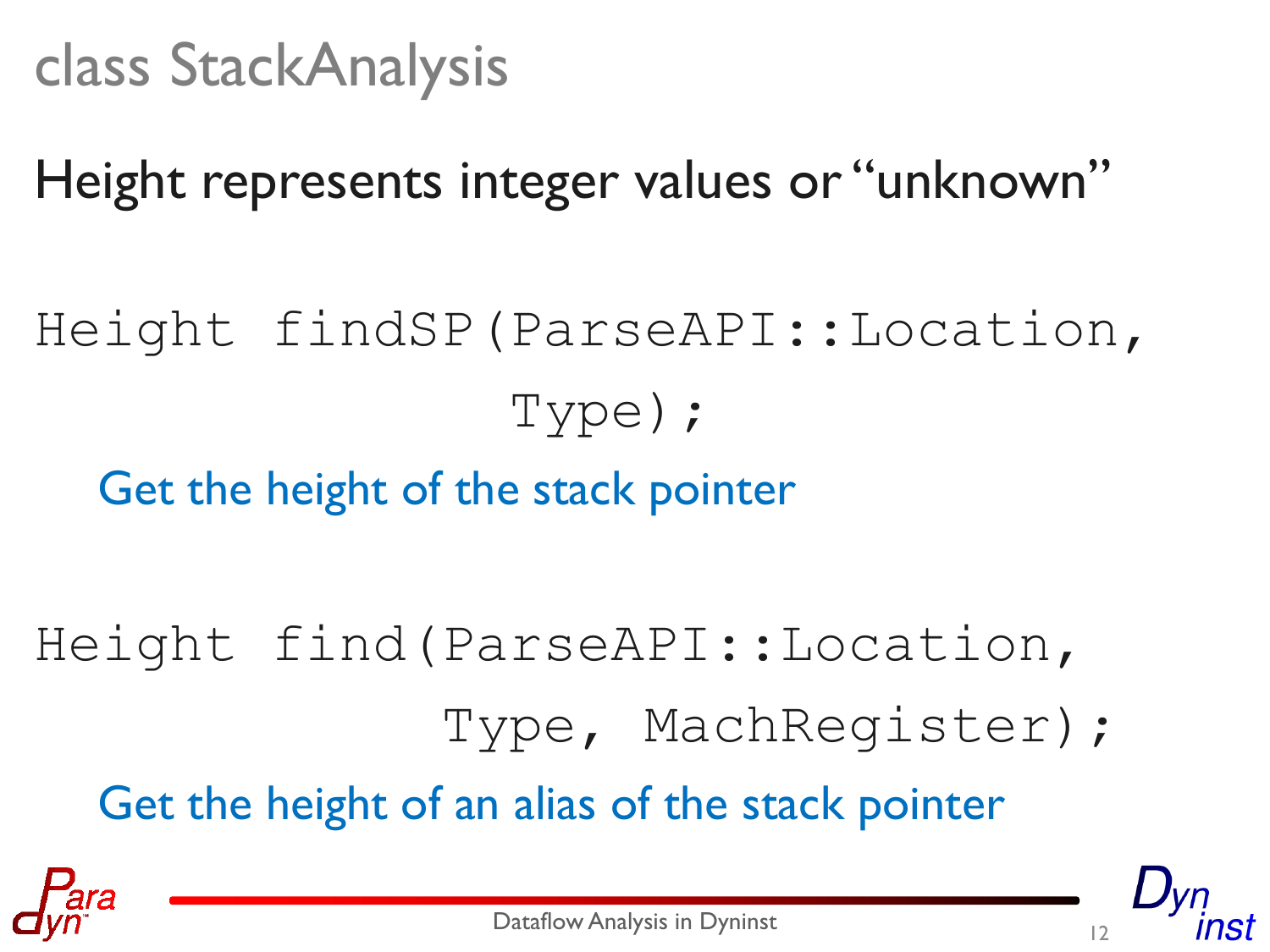### Checking Return Address

- Some attacks change the return address to force programs to return to malicious code.
- Stack analysis identifies the return address, enabling other analyses to check its validity

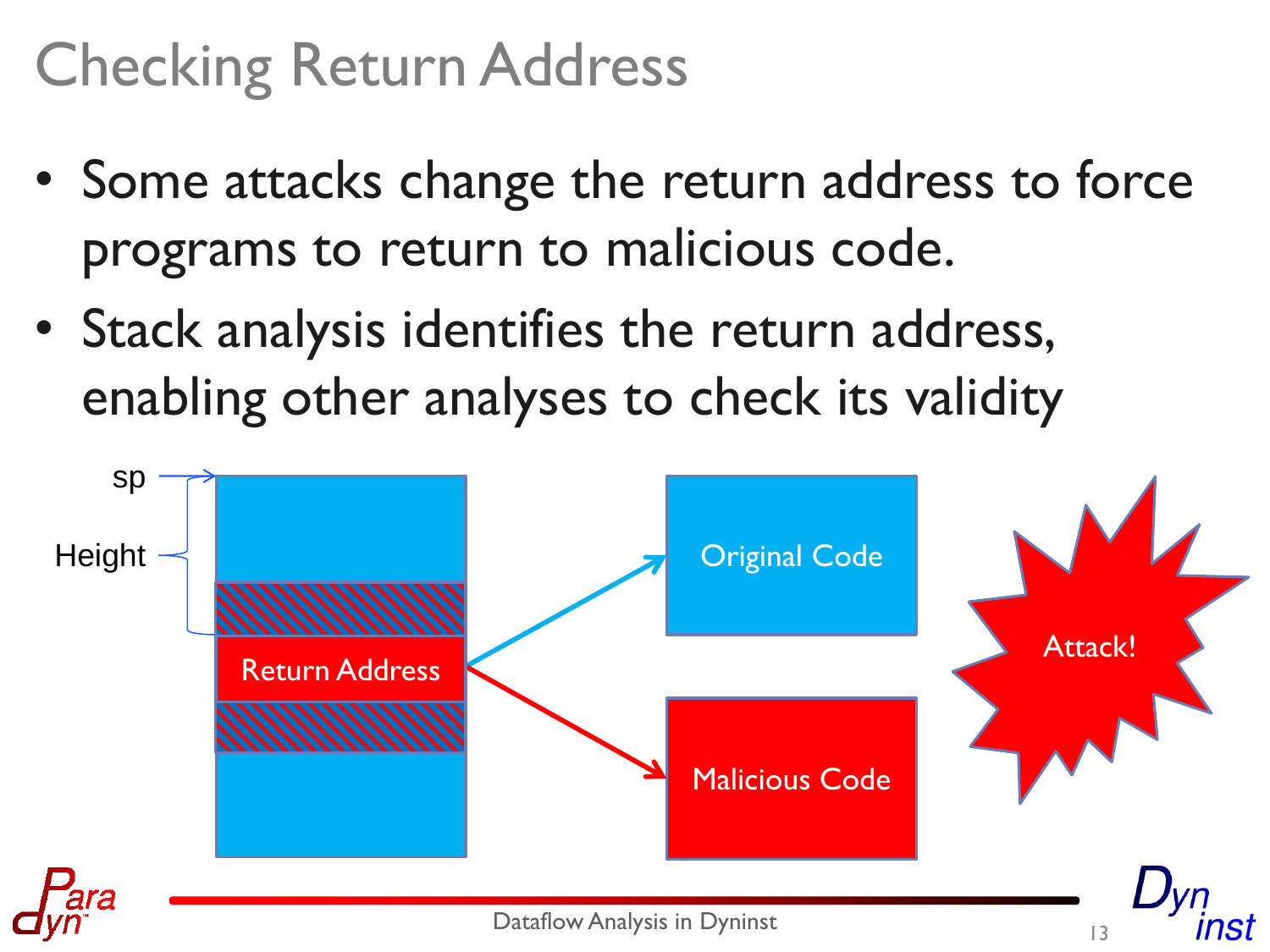# Checking Return Address

- StackAnalysis sa(func);
- ParseAPI::Location loc(func, block, currAddr);
- StackAnalysis::Height height;
- height=sa.findSP(loc, ParseAPI::Before);
- if (height.isBottom()) return;
- Address retAddr;
- retAddr=getStackContent(getSP()+height.val());
- if (isNotCallerReturnAddr(retAddr))

reportAttack();



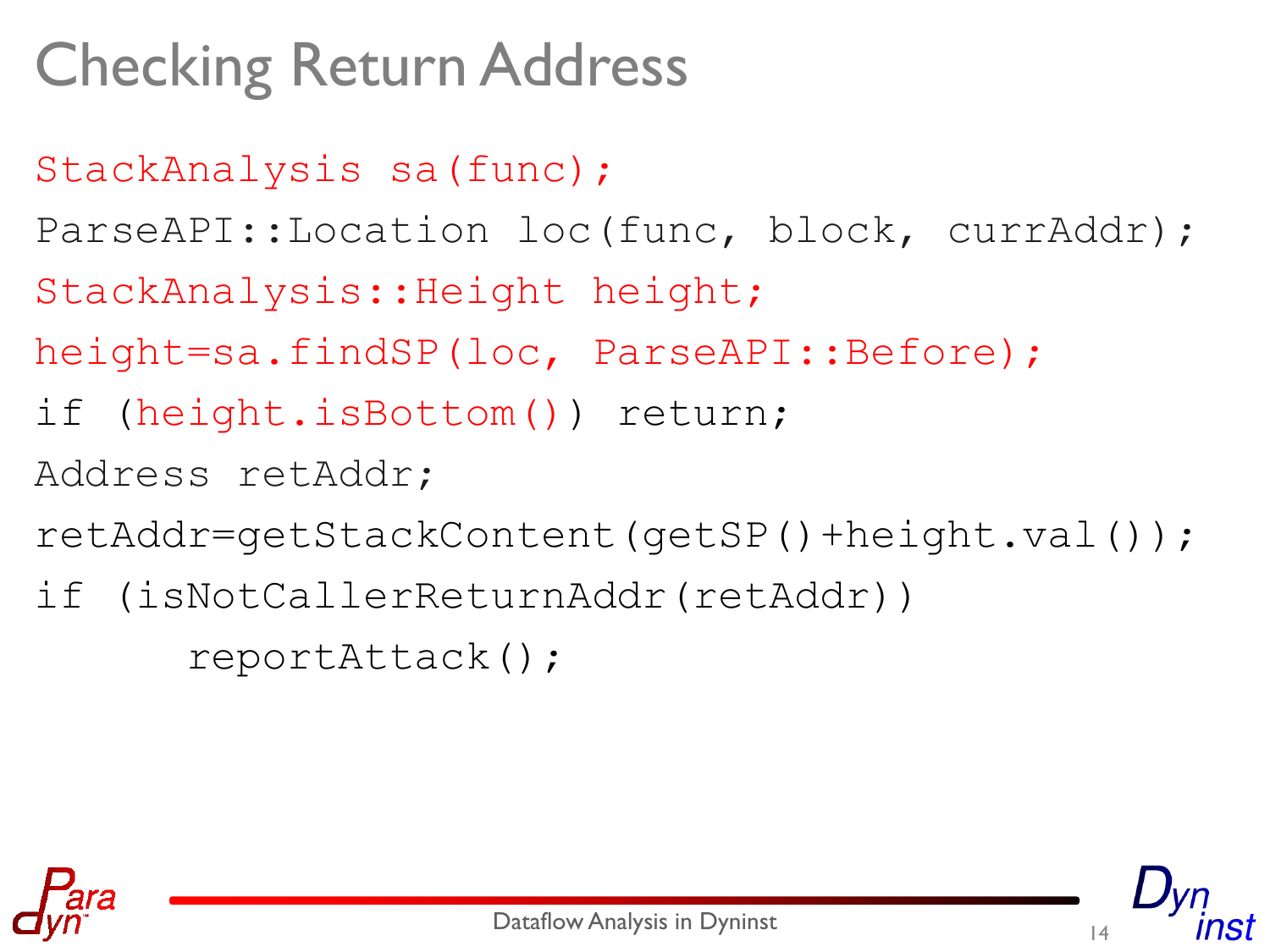#### class Slicer

#### The Predicates class tunes slicing behavior, determining

- Slicing end points
- Whether to slice into a caller or callee
- When to "widen"

#### Graph::Ptr forwardSlice(Predicates);

Return a Graph representation of forward slicing Graph::Ptr backwardSlice(Predicates);

Return a Graph representation of backward slicing

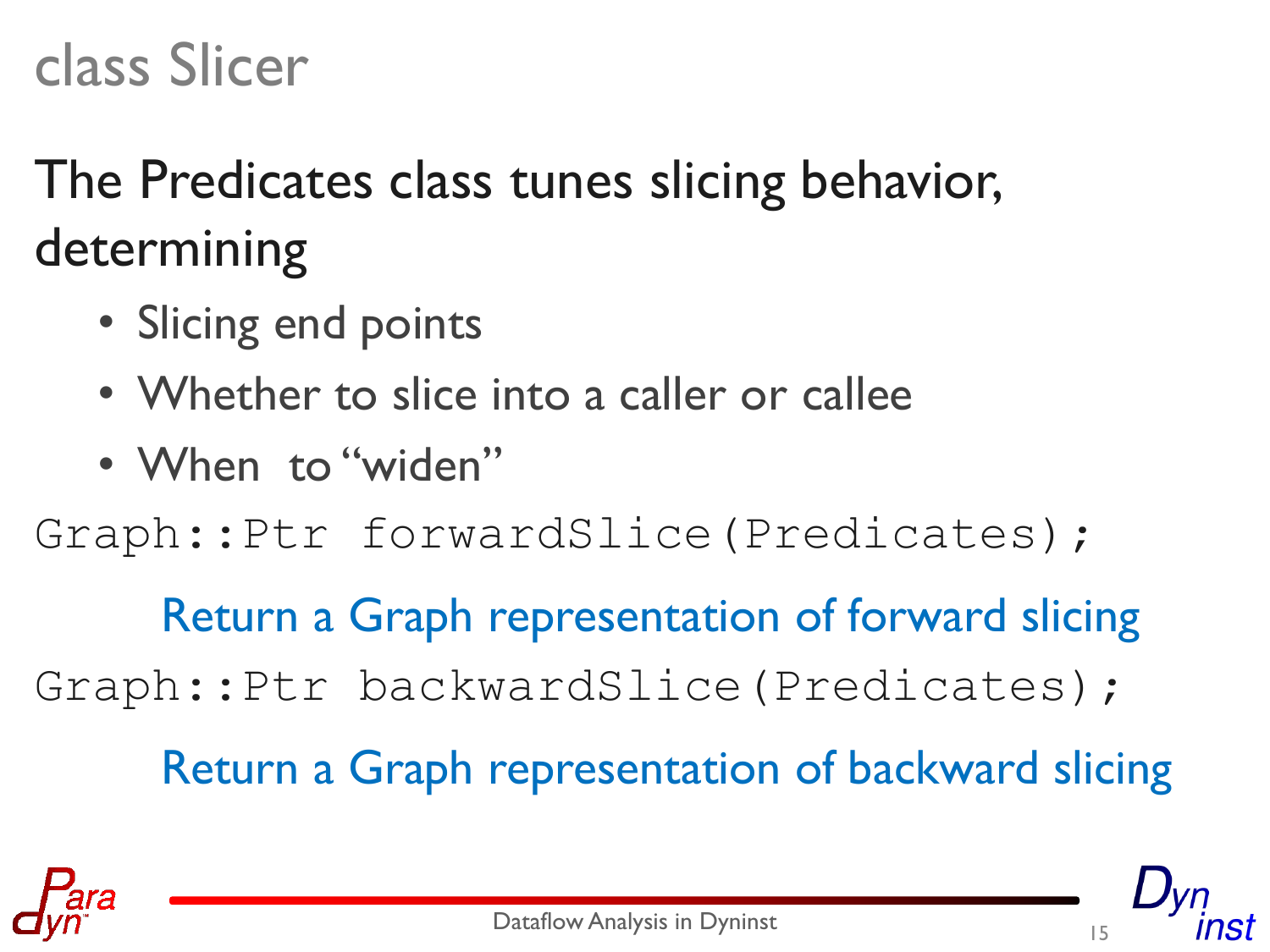#### class SymEval

# static bool expand(Graph::Ptr, SymEval::Result&  $\frac{1}{2}$ Symbolically evaluate the provided slice





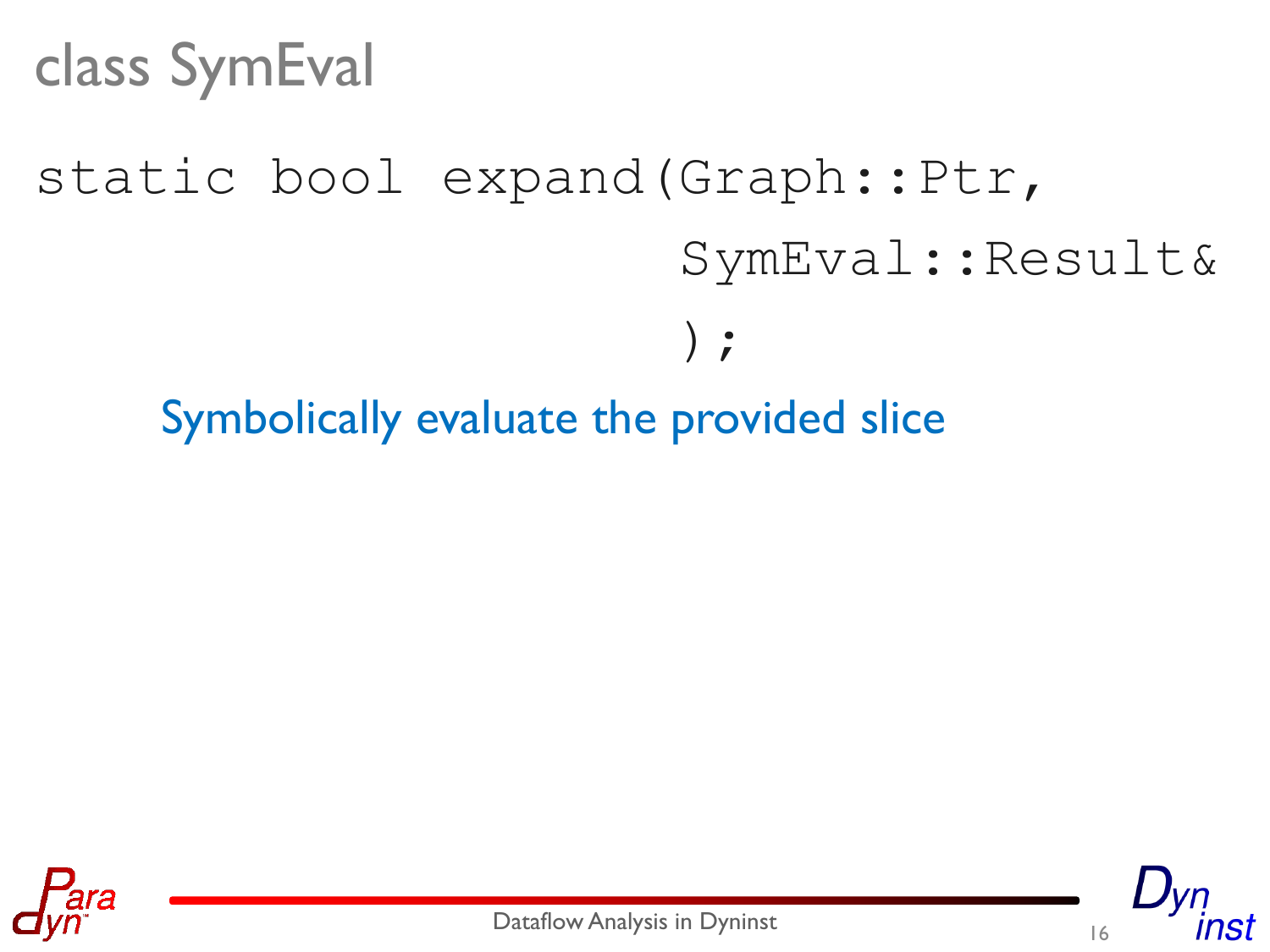# Return or Jump Table?

- 1. Slice on blr 2. Symbolic evaluate remaining code
- 3. Check the expression of PC

| mflr                                    | r0, 8(r1)                           |  |
|-----------------------------------------|-------------------------------------|--|
| r <sub>0</sub>                          | 1wz                                 |  |
| r0, 20(r1)<br>stw                       | rlwinm r11, r0, 2, 0, 29            |  |
| r0, 20(r1)                              | r9,4096                             |  |
| 1wz                                     | lis l                               |  |
| mtlr                                    | addi                                |  |
| r0                                      | r0, r9, 2364                        |  |
| blr                                     | r9, r11, r0<br>add                  |  |
| $\overline{\perp}$ W $\overline{\perp}$ | r11,0(r9)                           |  |
| TU, ZO4U4(TY)                           | 1wz                                 |  |
| cr7, r0, 0                              | r0, r11, r0                         |  |
| cmpwi                                   | add                                 |  |
| cr7,10002d38                            | mt1r                                |  |
| beq-                                    | r0                                  |  |
| lis l<br>r9,0                           | blr                                 |  |
| r9, r9, 0                               | lis                                 |  |
| addi                                    | r9,4096                             |  |
| PC= <return address=""></return>        | PC= <jump entry="" table=""></jump> |  |
| <b>DCCTT</b><br>201 <sub>1</sub>        | <u>I 9, 40 90</u><br>エエコ<br>خلملمہ  |  |
| blr is a return instruction             | blr is a jump table                 |  |
| blr                                     | blr                                 |  |

7.ST



Dataflow Analysis in Dyninst **17** 17